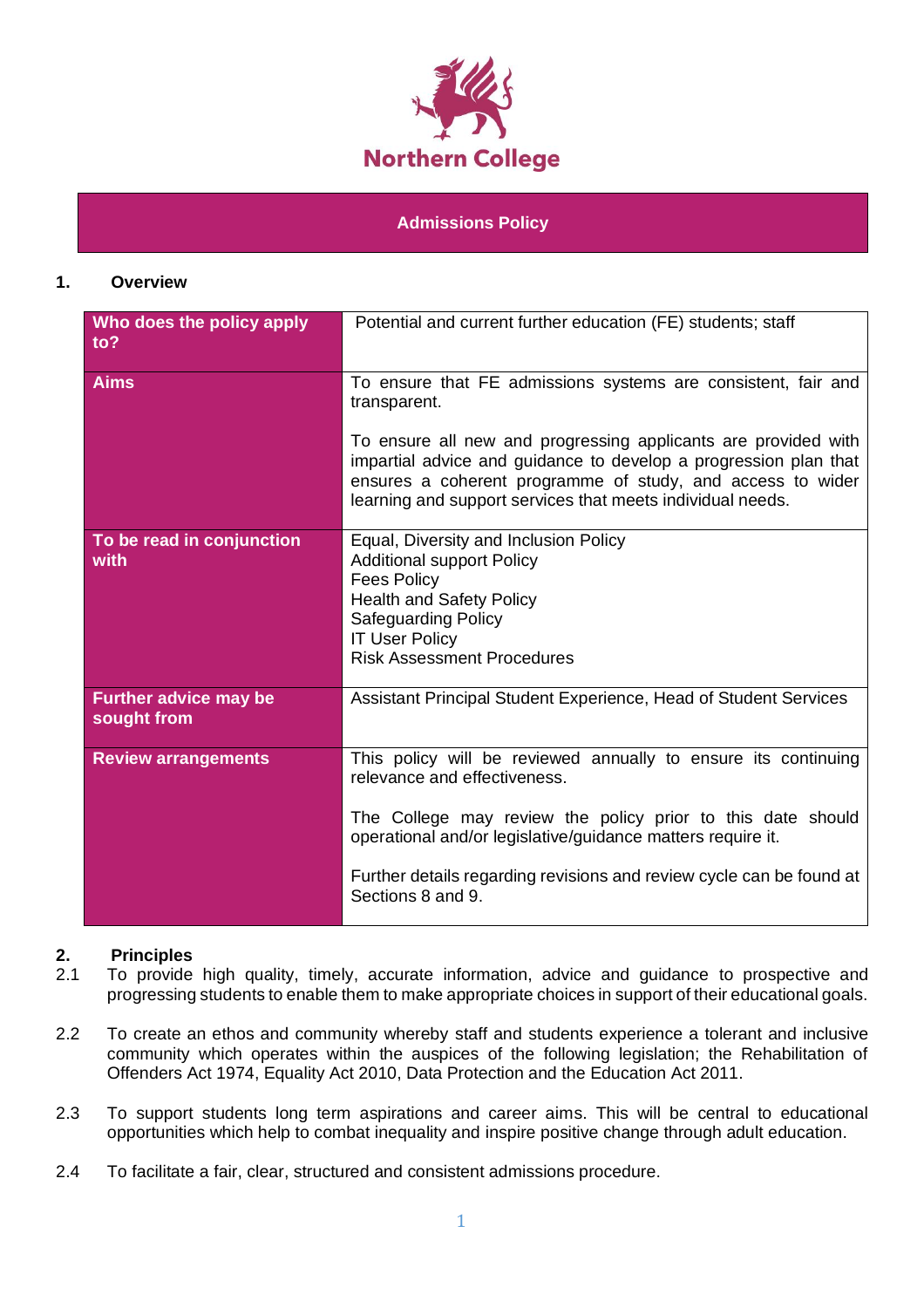## **3. Scope**

- 3.1 This policy applies to all applicants including full time, part time courses and micro courses.
- 3.2 This policy relates to all students who are:
	- Aged 19 or over on 31<sup>st</sup> August of the academic year
	- Are seeking to re-enter the education system after a period away from study
	- Are applying to the College following study at other institutions or place of employment

## **4 Policy**

- 4.1 Northern College will work within the principles of the Gatsby Benchmarks of Good Career Guidance and the Matrix standard to ensure the College delivers high quality guidance to support students make informed choices.
- 4.2 The College will ensure that staff involved in the admissions process are suitably qualified and trained to give impartial advice and guidance, support students throughout the application process and make admissions decisions in the best interests of the applicant.
- 4.3 The College will provide clear, accurate and accessible information about career routes, study programmes and courses in a variety of formats to meet different needs.
- 4.4 The College will provide support where appropriate for students with additional learning needs or disabilities to ensure access to relevant information, guidance and assessments to support the admissions process.
- 4.5 Where appropriate the College will work with external agencies and specialist services to support students onto the most appropriate pathway into education.
- 4.6 The College will make offers based on the College's targets and capacity for delivery, to ensure a positive and effective learning experience for every student.
- 4.7 A residential application may not necessarily result in a place being offered. Offers will be made on the basis of specific criteria relating to the impact of residential status.
- 4.8 Admission will be based on the assessment of a range of criteria and may include academic qualifications, personal circumstances, course entry criteria and other requirements as stated.
- 4.9 The admissions process will be transparent, accurate and well promoted through the College website, open days, promotional material and social media.
- 4.10 The College will provide clear and accurate information in relation to fees and student financial support and guidance.
- 4.11 The College will ensure applicants declaring a criminal conviction are considered in accordance to the Rehabilitation of Offenders Act (1974). Applicant disclosures of convictions may be subject to a risk assessment process. The College reserves the right to refuse entry based on risk process.
- 4.12 Where an applicant has previously been excluded or been the subject of disciplinary action, the College will carefully consider the suitability of admission onto further study. Any offer may be subject to conditions around attendance and/or behaviour. If the individual is deemed to present a risk to the College environment, they will be subject to the College's usual risk assessment process to help inform any decision
- 4.13 Northern College is committed to the health, safety and wellbeing of all its students and staff. The College will meet statutory duties in relation to Safeguarding, Health and Safety and Risk Management.

#### **5 Appeals and Complaints**

5.1 The Student Service Team will make available details of the appeals procedure where appropriate.